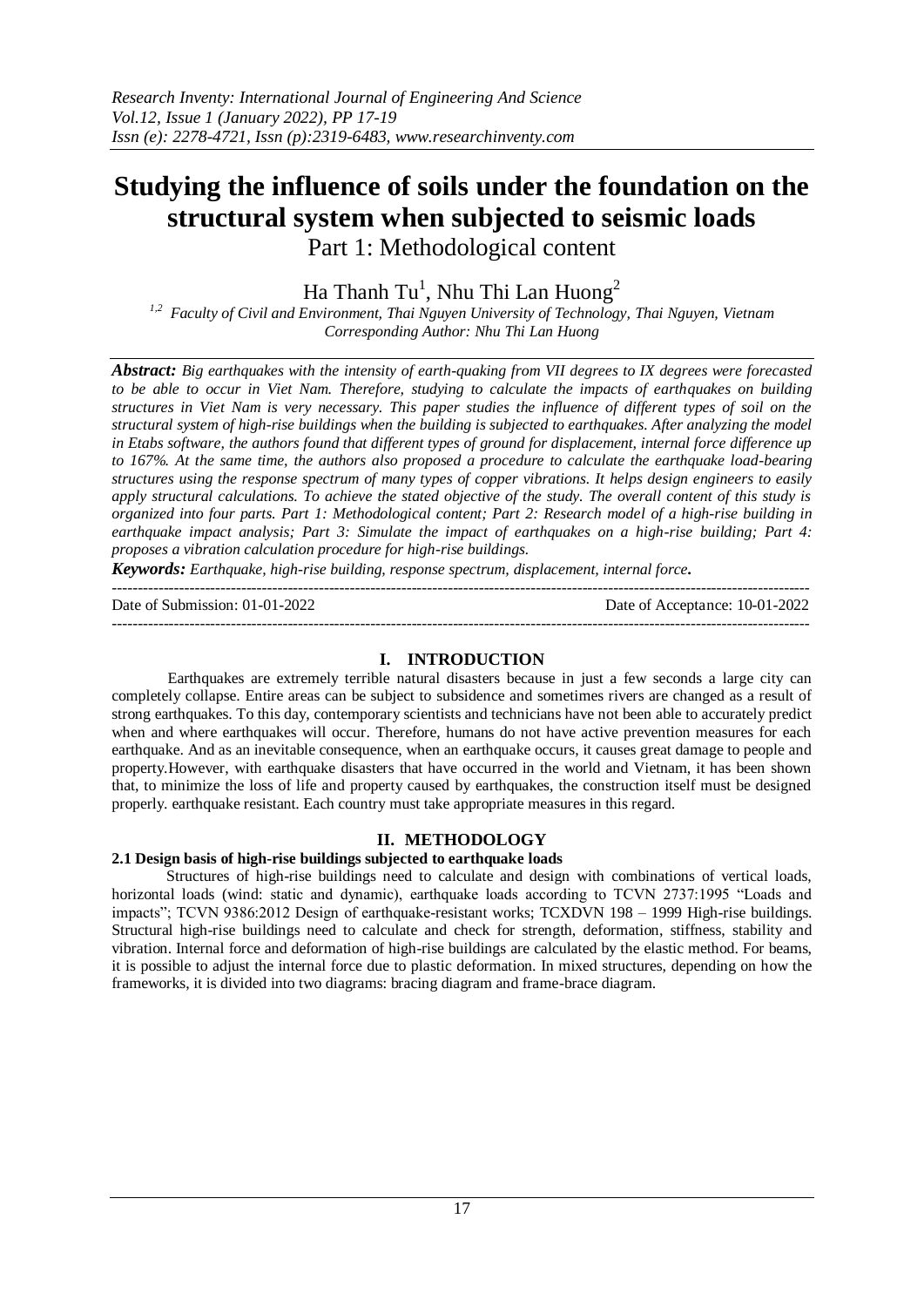

*Figure 3.* **Shape by height**